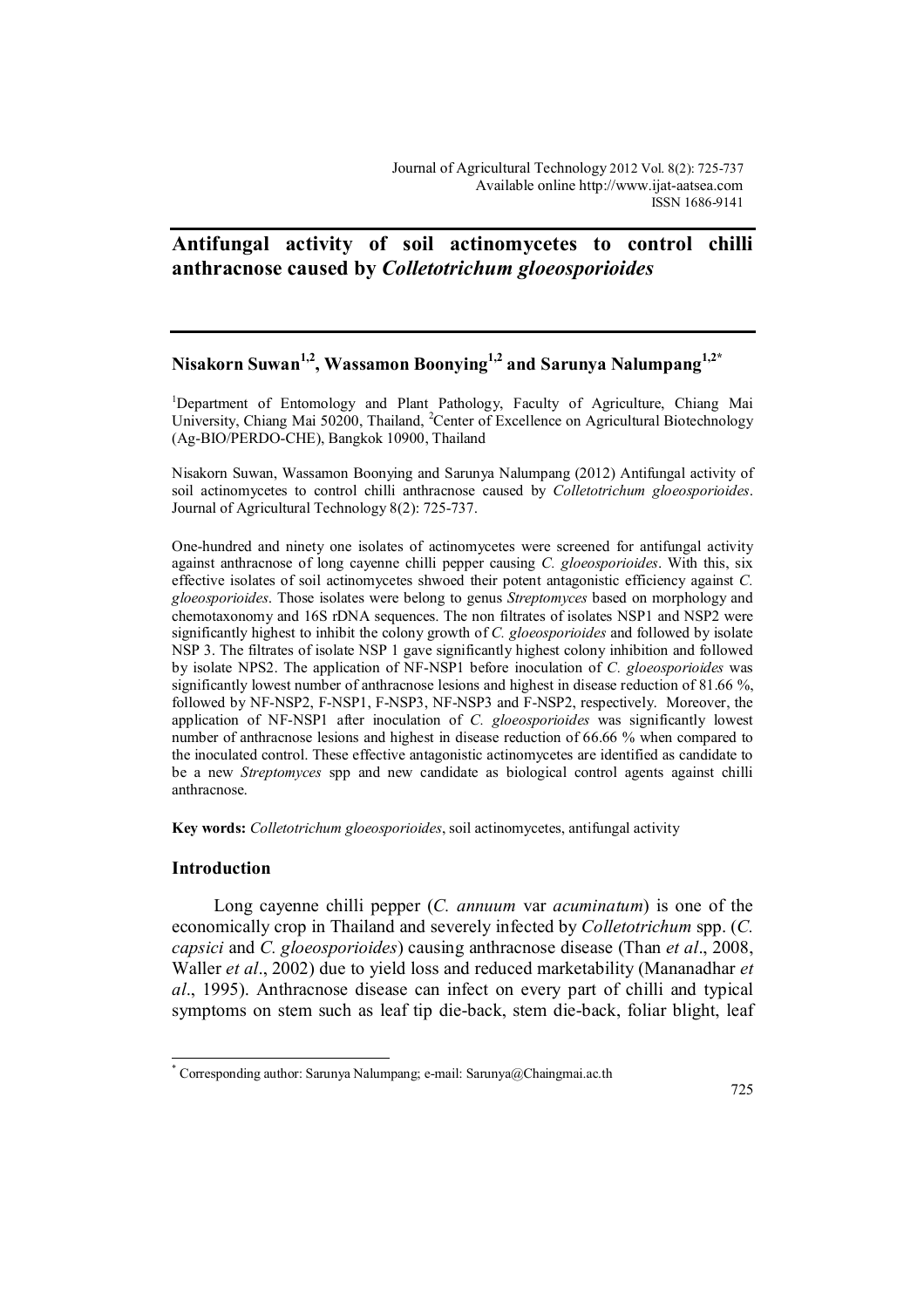spot, leaf lesion and fruit also include sunken necrotic tissues, with concentric rings of acervuli that are often wet (Mananadhar *et al*., 1995; Than *et al*., 2008).

The management and control of anthracnose disease are still under extensive research. In some case eradicative sanitation methods are not feasible, systemic fungicides were substituted. Due to the reliance on fungicides, pathogen resistance to some systemic fungicides repeatedly used throughout the year, and the deleterious to the environment and consumer were concerned. The benzimidazole fungicides, particularly carbendazim, have been reported to be effective against higher fungi. However, continuous using showed the frequency of resistant isolates in some regions of China increased gradually (Zhang and Huang, 2007). Antimicrobial organisms are interested over the decade and has been extensively studied (Shimizu *et al*., 2009), the actinomycetes are important producers of bioactive compounds such as chitinase and β-1, 3-glucanase (El-Tarabily *et al*., 2000) and constitute a potential as biological control agents because of its intense antagonistic activity via the production of various antifungal substances (El-Tarabily and Sivasithamparam, 2006; Rothrock and Gottlieb, 1984; Xiao *et al*., 2002). The aims of this study were to isolate, identify and investigate antimicrobial activities of soil actinomycetes to control *C. gloeosporioides* causing chilli anthracnose disease.

### **Materials and methods**

#### *Isolation soil actinomycetes*

Soil samples were collected from Suthep-Pui National Park and soil planted to chilli pepper brought to laboratory. Soil samples were air dried at room temperature for 7 days and to isolate thermotolerant actinomycetes, air dried soil samples were ground and pretreated at 120<sup>o</sup>C for 1 h (Xu *et al.*, 1996) become fine soil particles ready to use for isolation of actinomycetes. Soil extract agar (SEA) medium was used for isolation, modified from Takefumi *et al*. (2005) was prepared as soil solution by using the other organic soil from Suthep-Pui Nattional Park. It consisted of 500 g of soil sample mixed to 50 mM NaOH/L and incubated overnight at room temperature, then the soil solution was filtrated and the soil filtrate was then centrifuged for 60 min at 15,000 rpm. The 500 ml of supernatant was sterilized under 121<sup>o</sup>C at 15 psi for 15 min, then mixed into agar 20 g/L of water. The soil particles were taken in random and spread over SEA medium and incubated at room temperature. The colonies of actinomycetes were observed and transferred to yeast extract-malt extract (YEME) agar plates which consisted yeast extract 4 g, malt 10 g, glucose 4 g, agar 20g/L (Shirling and Gottlieb, 1966) for isolation into pure culture. Pure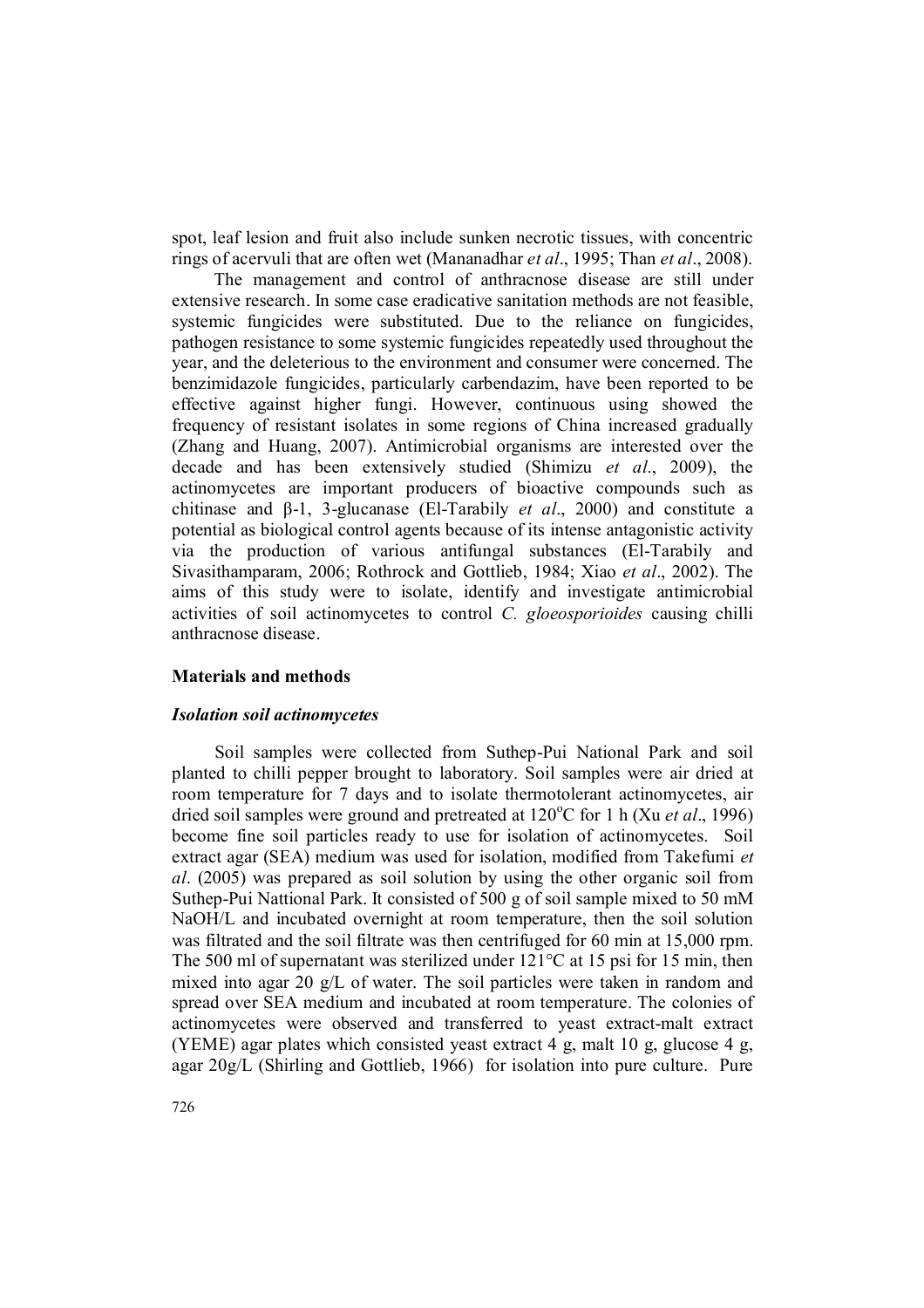cultures were transferred to Emerson's agar slant (Gottlieb *et al*., 1948) which consisted of 4.0 g beef extract, 4.0 g peptone, 2.6 g NaCl, 1.0 g yeast extract, 10.0 g glucose and 20 g agar/L of water as stock cultures.

### *Isolation of pathogen and pathogenicity test*

*C. gloeosporioides* causing chilli anthracnose was isolated from fruits of long cayenne chilli pepper (*C. annuum* var *acuminatum*). The fruiting bodies of pathogen were taken from anthracnose lesion and placed onto potato dextrose agar (PDA), incubated at room temperature to get pure culture. The pathogen isolates were identified and tested for pathogenicity on chilli fruits.

### *Screening of antifungal activities of actinomycetes*

Dual culture method was used to screen effective antagonistic actinomycetes against *C. gloeosporioides*. Each actinomycete isolate was cultured on glucose yeast malt agar (GYM) which consisted of glucose 4 g, yeast extract 4 g, malt extract 10 g,  $CaCO<sub>3</sub> 2$  g, agar 20 g/L (Shirling and Gottlieb, 1966). Culture of actinomycete was transferred by a single streak on one side of GYM plate at a distance of 1.5 cm and incubated at  $27^{\circ}$ C for 7 days (modified from Rothrock and Gottlieb, 1981). Thereafter, the pathogenic isolate of *C. gloeosporioides* growing on PDA for 7-days was cut using sterilized cork borer at peripheral colony to get mycelial agar plug, then transferred to the middle of dual culture plate. Data were collected as percent inhibition of colony growth (PICG) (modified from Soytong, 1989; Lokesha and Benagi, 2007). The most effective isolates of actinomycetes were used for the next experiment.

#### *Identification of the effective soil actinomycetes*

Morphological and chemotaxonomy identification: The antagonistic effective actinomycete isolates were identified into genera based on morphological characteristics and chemotaxonomy of cell wall (Williams *et al*., 1989; Miyadoh, 1997). The morphological characters were observed as colony shape and color, sporulation, pigment diffusion etc. on GYM and IMA2 (Inhibitory mold agar consisted of glucose 5 g, soluble starch 5 g, beef extract 1 g, yeast extract 1 g, NaCl 2 g, CaCO<sub>3</sub> 1 g and agar 20 g/L) (Shimizu *et al.*, 2000). Chemotaxonomy of cell wall component was determined by thin layer chromatography (TLC) to detect the diaminopimelic acid (DAP or A2 pm) isomeric forms either *LL* or *meso* forms or both by using 0.01 M *LL*- *meso* A2 pm as a standard (Lechevalier and Lechevalier, 1970). All actinomycetes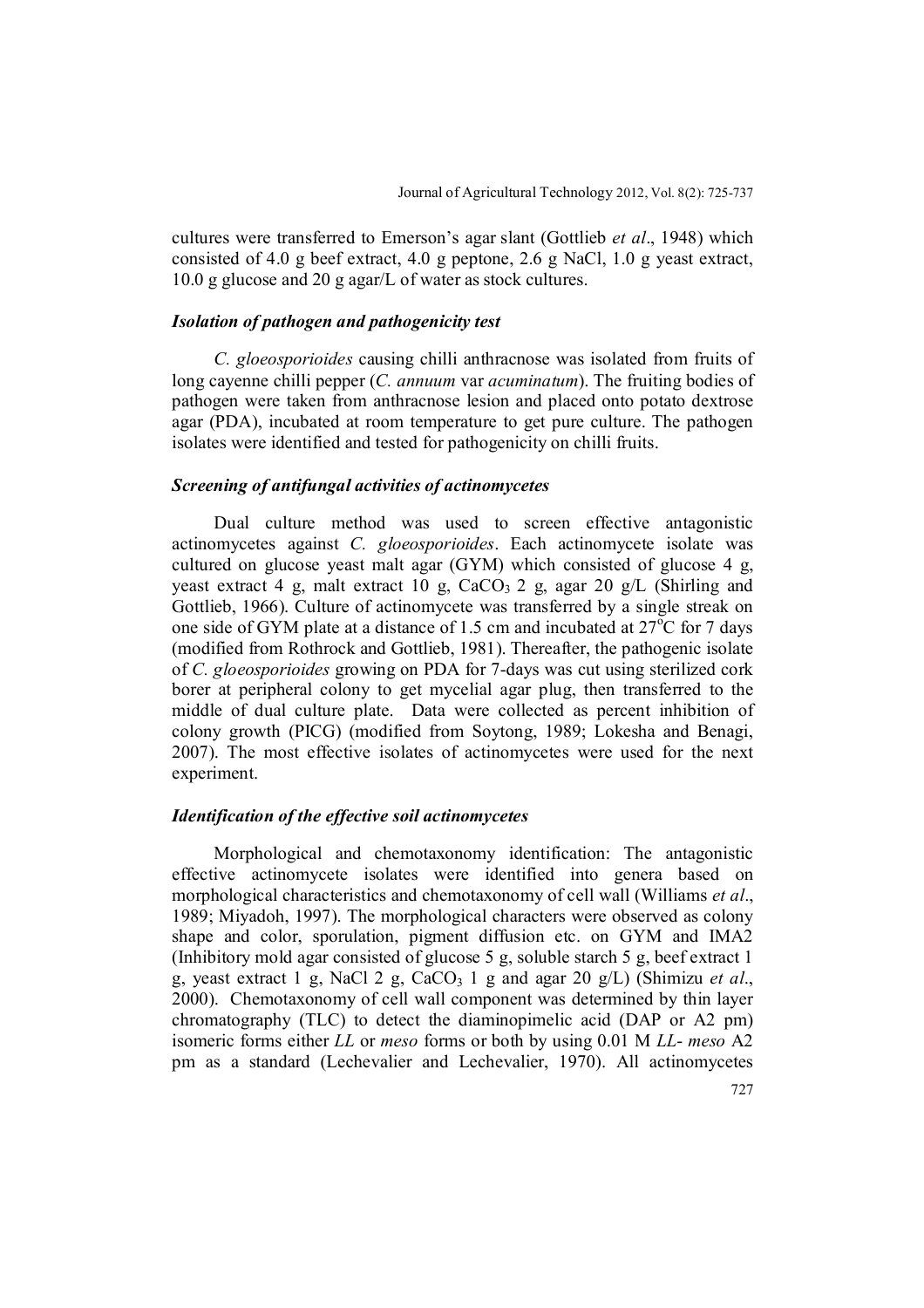isolates were grown on YEME agar plates for 14-days. The culture of each isolate was harvested and used as whole cells, 100 mg of biomass cells were placed in 1.5 ml microcentrifuge tube contained with 0.1 ml of 6 N HC1 and homogenized for 6 min vigorously with vortex and sterilized by autoclaving 20 min at 121°C. After cooling, the lyses cells were centrifuged for 5 min at 10000 rpm. Three μl of supernatants were spotted directly on a thin cellulose sheet. Three μl of 0.01 M *LL*- *meso* A2 pm was spotted on the same sheet as a standard. Ascending chromatography was performed on the solvent system, methanol:distilled water:6 N HCl:pyridine (80: 26: 4:10, v/v) for 3 hr. After the sheet was dried, it was sprayed with 0.2% ninhydrin reagent and heated at 100° for 5 min to reveal the spots (modified from Hasegawa *et al*., 1983).

### *16s rDNA sequencing and phylogenetics analysis*

Total genomic DNA of effective actinomycetes were extracted and amplified for the16S rDNA fragments from the crude lysates. The products were amplified by PCR by using universal primers 27f (5′-AGA GTT TGA TCC TGG CTCAG -3′) and 1492r (5′-GGC TAC CTT GTT ACG ACTT-3′) (Lane, 1991) under the following condition:  $96^{\circ}$ C for 5 min, 35 cycles of  $94^{\circ}$ C for 60 sec,  $55^{\circ}$ C for 60 sec,  $72^{\circ}$ C for 120 sec and final extension at  $72^{\circ}$ C for 3min. The amplicons were separated by 1% gel electrophoresis analysis and purified by using a Nucleospin® Extraction Kit (Biogen Ltd.) and 16S rDNA were sequenced. The resultant of 16S rDNA sequences were aligned against corresponding sequences of the type strains of *Streptomyces* species, retrieved from the GenBank and RDP databases, using the PHYDIT and TREECON programs.

# *Test of culture filtrates from effective actinomycetes against C. gloeosporioides*

The effective actinomycete isolates were separately cultured in enzyme producing medium (EPM) modified from Rattanakit *et al*. (2002); consist of 3.0 g/L glucose, 1.0 g/L bacto peptone, 0.3 g/L urea, 1.4 g/L (NH<sub>4</sub>)<sub>2</sub>SO<sub>4</sub>, 0.3 g/L MgSO<sub>4</sub>·7H<sub>2</sub>O, 0.3 g/L CaCl<sub>2</sub>·6H<sub>2</sub>O, 200 mL/L colloidal chitin (described previously on Hsu and Lockwood, 1975), trace salt solution 1.0 ml/L (5.0 g/L FeSO<sub>4</sub>·7H<sub>2</sub>O, 1.6 g/L MnCl<sub>2</sub>·7H<sub>2</sub>O, 1.4 g/L ZnSO<sub>4</sub>·7H<sub>2</sub>O, 2.0 g/L CoCl<sub>2</sub>) and incubated at  $35^{\circ}$ C for 15 days with continuous shaking at 150 rpm. The cultures were centrifuged for 20 min at  $6,000$  rpm  $(4^{\circ}C)$  and the supernatants were collected as non culture filtrate (NF). The supernatant was then filtrated through membrane filter pore size  $0.2$ - $\mu$ m (Minisart<sup>®</sup>) to get culture filtrate (F) (Chareunrat, 1999). Agar well method was done by following the technique of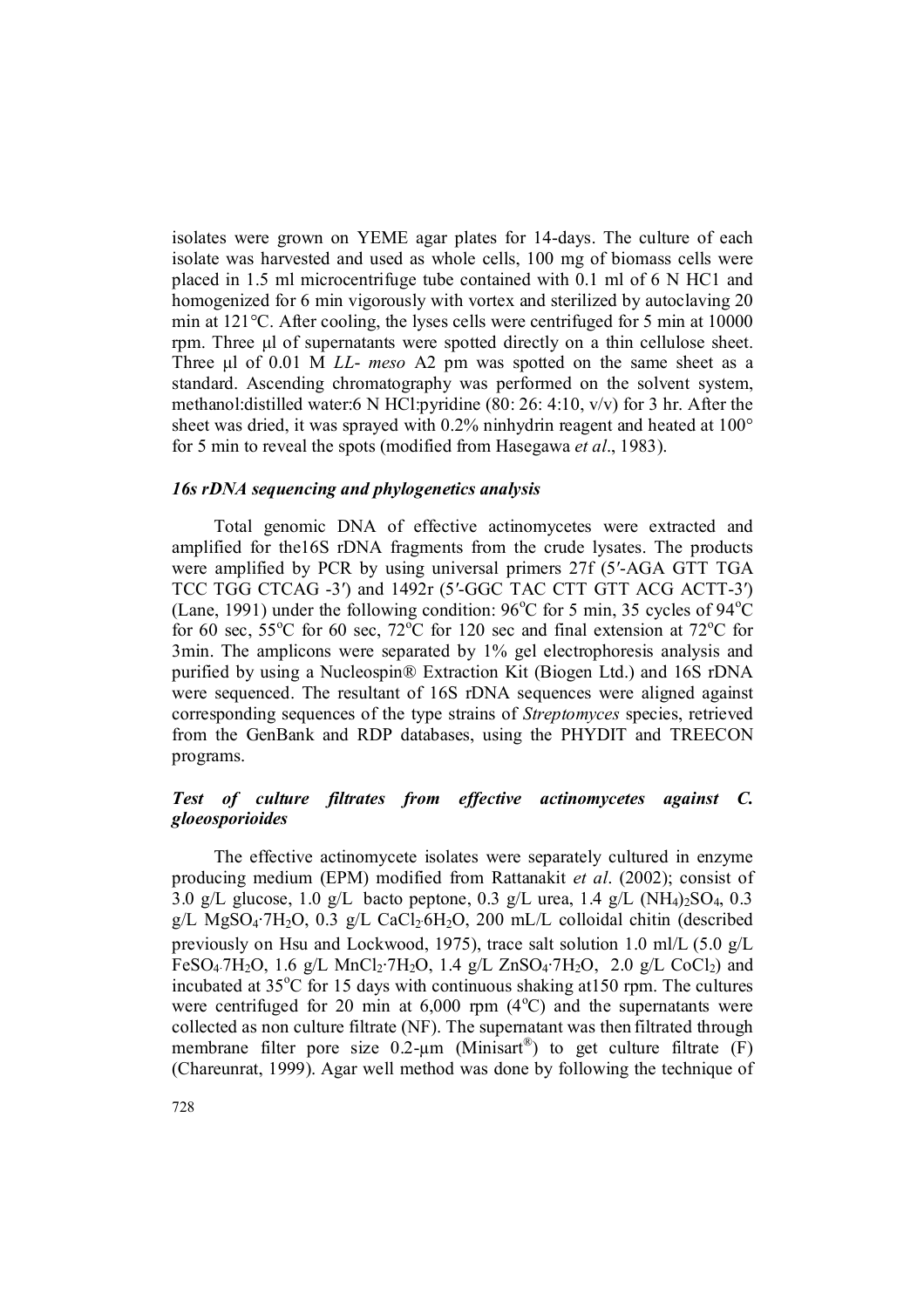Bauer *et al*. (1996) which performed on double-layer PDA plates to test the culture filtrates (F) and non culture filtrates (NF) of each actinomycete isolate. Wells were made on upper layer of PDA plates after solidification, the upper layer of agar was punched by cork borer (5 mm diameter) about 3 cm away from center for 3 wells in each plate. One agar disc (5 mm diameter) of *C. gloeosporioides* culture was cut from peripheral colony of 5 day-old fungal culture grown in PDA at 28°C and transferred to the center of the plate. Thirty microlitre of F, NF and EPM were put to each well, respectively and the plates were incubated at 28°C for 7 days. Data were collected as percent inhibition of colony growth (PICG) modified from Soytong (1989), Lokesha and Benagi (2007).

### *Effect of the actinomycetes culture filtrates on chilli seeds germination*

Seeds of long cayenne chilli pepper, local variety and Chomthong 2 (F1), were soaked with sterilized water overnight at room temperature. The experiment was performed using two factors in Completely Randomized Design (CRD) with three replications. Factor A was actinomycetes isolates and factor B was NF, F, EMP and distilled water. The soaked chilli seeds were placed on water-soaked blotting paper and incubated for 14 days at room temperature. Data were collected as seed germination.

#### *Effect of actinomycetes culture filtrates as biocontrol of chilli anthracnose*

The effective antagonistic actinomycetes isolates against *C. gloeosporioides* causing chilli anthracnose were screened and used in this experiment. The experiment was done using CRD with three replications. First experiment was done as the application before inoculation of the pathogen and treatments were NF, F from each isolate of actinomycetes and pathogen alone served as control. The application before inoculation was done by spraying five milliliter of NF and F from each isolate of actinomycetes and inoculated control on wounded leaves, 12 hours before inoculation with  $10^6$  conidia/mL of *C*. *gloeosporioides*. The second experiment was done as the application after inoculation of the pathogen and treatments were NF, F from each isolate of actinomycetes and pathogen alone served as control. The application after inoculation of the pathogen was done by inoculated  $10^6$  conidia/mL of *C*. *gloeosporioides* on wounded leaves for 12 hours, then applied NF and F from each isolate of actinomycetes and inoculated control. Both experiments, leaves of 45-days chilli seedling were used to inoculated, 4 leaves/plant were wounded by using needle pricked gently (20 spots/leaf). Data were collected as the number of anthracnose lesions per plant and computed to disease reduction as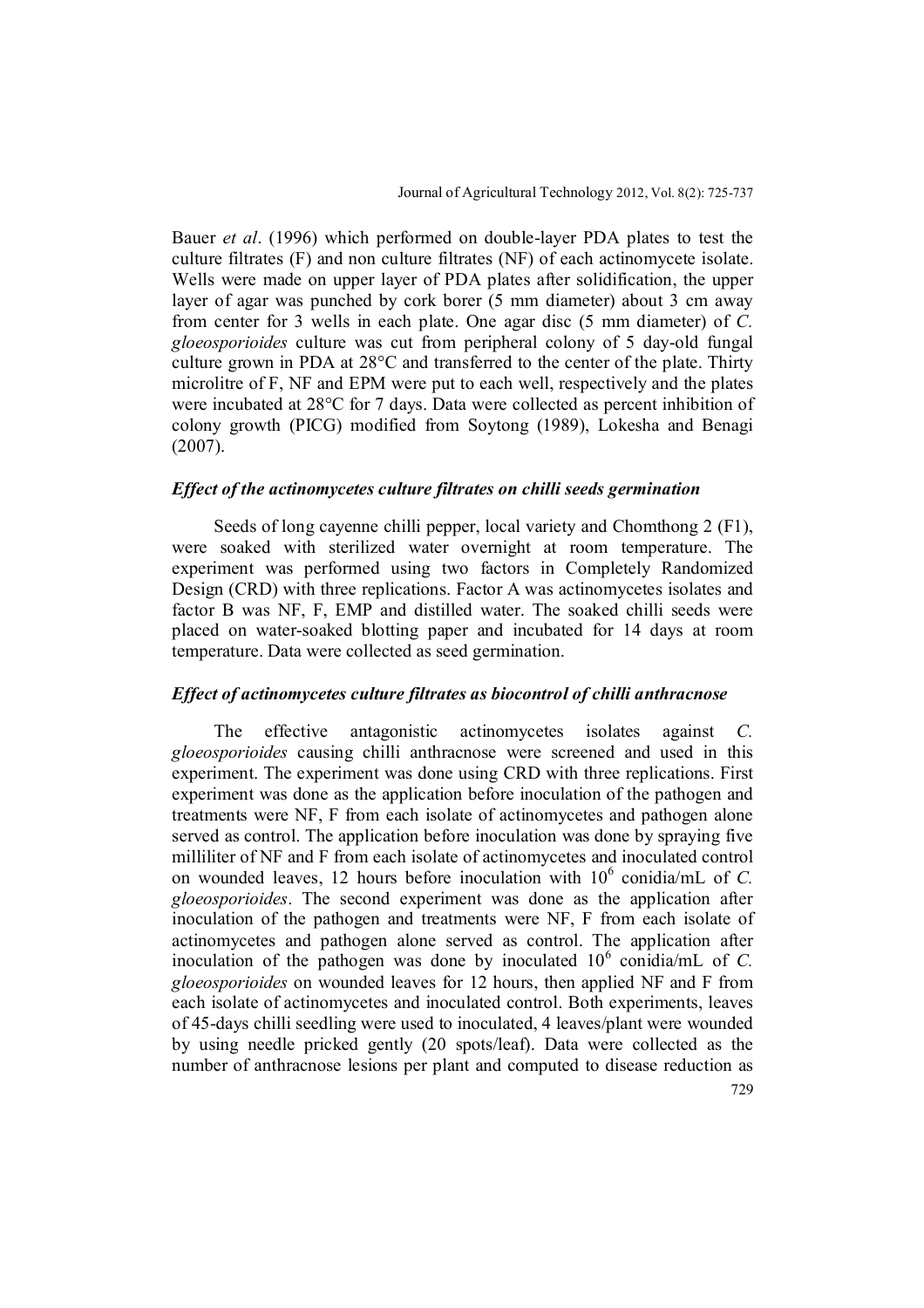following formula:- number of lesions in control –number of lesions in treatment/ number of lesion in control X 100.

### *Statistical analysis*

Data were computed analysis of variance (ANOVA). Treatments mean were compared using Duncan's Multiple Range Test (DMRT) at P=0.05 and 0.01.

### **Results**

# *Isolation soil actinomycetes and screening of antifungal activities of actinomycetes*

One-hundred and ninety one isolates of actinomycetes were encountered from Suthep-Pui National Park and soil planted to chilli. Anthracnose on fruits of long cayenne chilli pepper was isolated and identified as *C. gloeosporioides* which was virulent isolate to the same host plant in pathogenicity test. Dual culture test showed that six isolates of soil actinomycetes revealed the highest antifungal activity against *C. gloeosporioides* as 100 % inhibition of colony growth as follows:- NSP1, NSP2, NSP3, NSP4, NSP5 and NSP6.

#### *Identification of the effective soil actinomycetes*

Morphological and chemotaxonomy identification: The actinomycetes isolates were incubated for 7-day on GYM and IMA-2 plates for morphological studies. The isolates NSP4, NSP1, NSP2, NSP6 and NSP3 are whitish mass color, rough and convex colonies whereas NSP5 showed whitish mass color and flat colony. Under microscopic observation of the six actinomycetes form coiled and flexible spore chain with more than 10 spores in chain; no diffusible soluble pigment produced on agar and showed it is consisted of *LL*diaminopimelic acid isomer type of cell wall component (Fig. 1). Both taxonomic criteria showed that these screened isolates are similar to *Streptomyces* spp.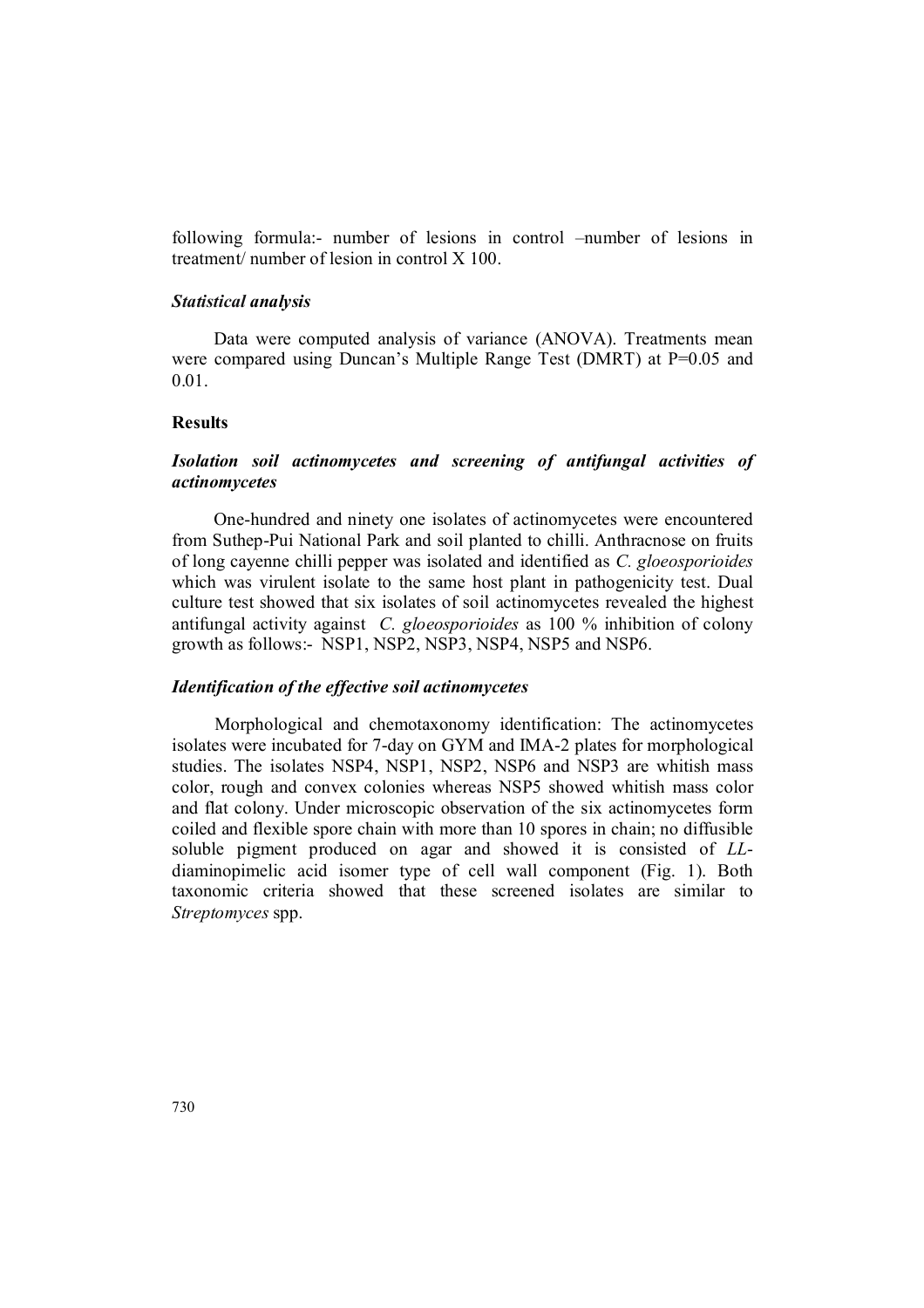

Journal of Agricultural Technology 2012, Vol. 8(2): 725-737

**Fig. 1.** Separation of A2pm isomers from NSP4 (1), NSP1 (2), NSP2 (3), NSP6 (4), NSP3 (5), NSP5 (6) and 0.01 M *LL*, meso A<sub>2</sub> pm (S) by thin-layer chromatography.

# *16s rDNA sequencing and phylogenetics analysis*

Six actinomycete isolates were subjected to a 16S rDNA sequencing to reveal its phylogenetic relationship with representative *Streptomyces*. The fragment of 16S rDNA sequences were determined (0.5 kb). The six actinomycetes isolates were clearly separated from a clade containing 27 *Streptomyces* species and closely related to *Kitasatospora* species. Their similarity to nucleotide sequences of thirty representatives of the genus, the similarity among *Kitasatospora griseola* (Syn. *Streptomyces griseolosporeus*) (Hamano *et al*., 2002) and the isolates showed that NSP3 and NSP4 exhibited comparable levels of similarity 93.08 and 91.33%, respectively whereas NSP1, NSP2, NSP5 and NSP6 exhibited comparable levels of similarity 89.60, 89.31, 85.84 and 89.02%, respectively (Fig. 2). The evident from the 16S rDNA similarity values of the 6 representative actinomycetes indicated that the six actinomycetes are candidate to be a new *Streptomyces* spp.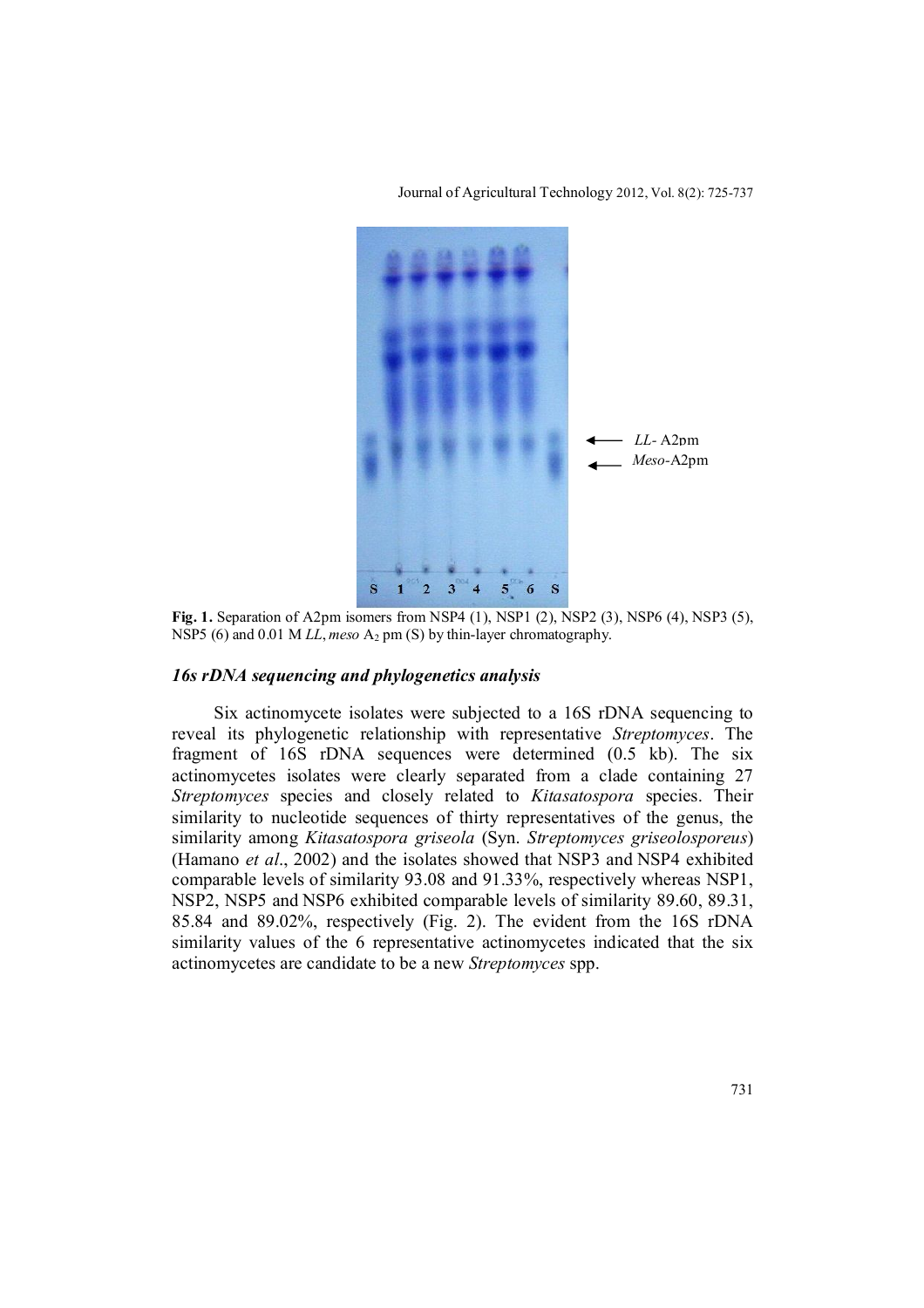

**Fig. 2.** Phylogenetic tree of the 16S rDNA sequences from NSP4, NSP1, NSP2, NSP6, NSP3 and NSP5 isolates. The sequence data for several closely related *Kitasatospora griseola* (Syn. *Streptomyces griseolosporeus*) were recovered from GenBank and included in the tree. The percentage of replicate tree in which the associated taxa clustered together in the bootstrap test is shown above the branches. The tree is drawn to scale, with branch lengths in the same units as those of the evolutionary distances. *Nocardiopsis dassonvillei* are designated outgroup.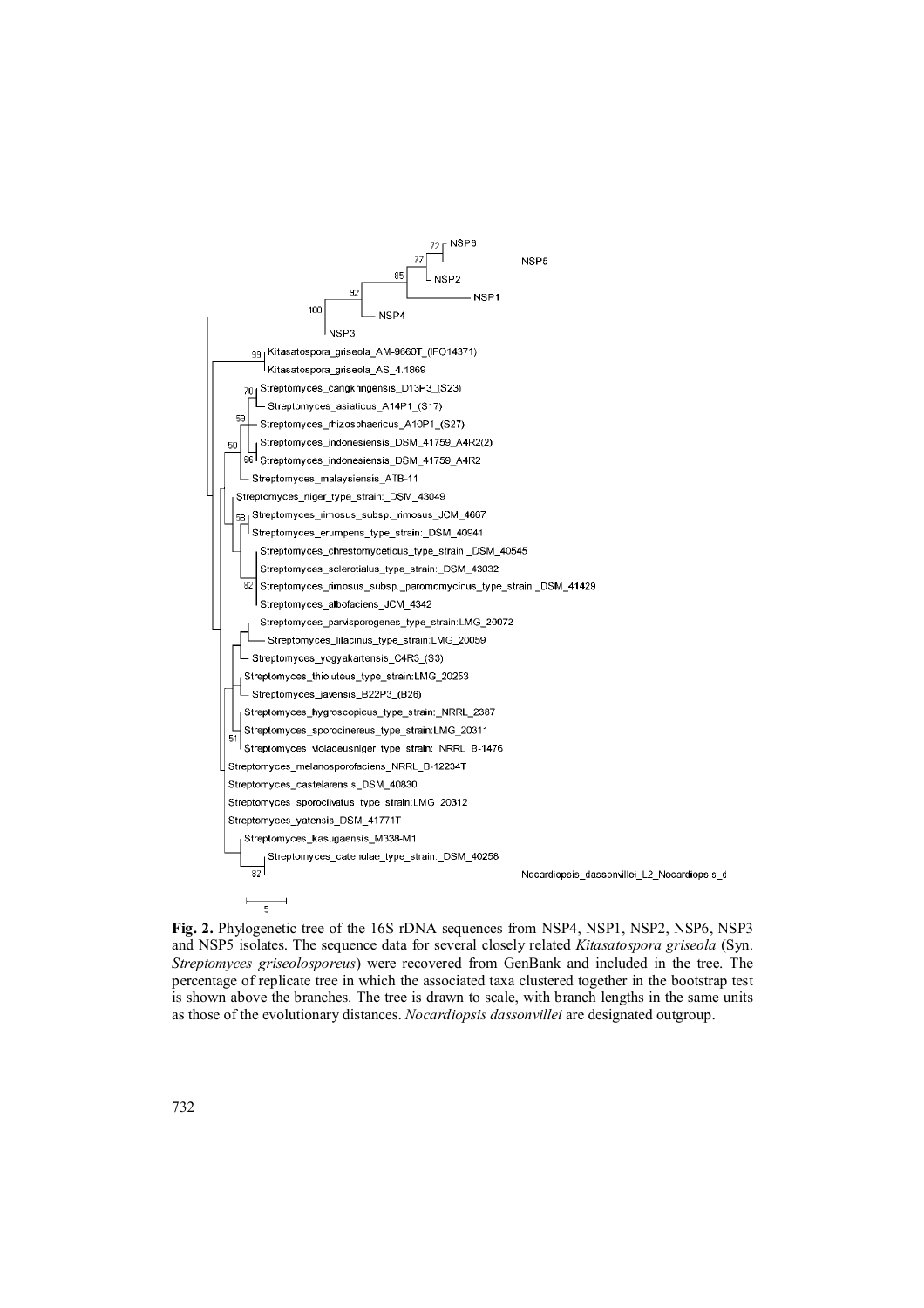## *Test of culture filtrates from effective actinomycetes against C. gloeosporioides*

The non filtrate (NF) of NSP1 and NSP2 was significantly highest to inhibit the colony growth of *C. gloeosporioides* of 66.67 and 70.00 %, respectively, and followed by NSP3 (58.33%). NSP1 and NSP5 were not significantly differed which inhibited the colony growth of 55.00 %. The filtrates (F) of NSP1 gave significantly highest colony inhibition (55.00 %) and followed by NSP2 (50.00%). The filtrates from other isolates showed colony inhibition lower than 50 %. (Table1).

**Table 1.** Culture and non-culture filtrates of effective *Streptomyces* sp. against *C. gloeosporioides*

| Isolates of Streptomyces sp. | Inhibition of colony growth $(\%)$ |                   |
|------------------------------|------------------------------------|-------------------|
| NSP4                         | NF                                 | 53.33 $cd^{1}$    |
|                              | F                                  | 15.00f            |
| NSP <sub>1</sub>             | NF                                 | 66.67a            |
|                              | F                                  | 55.00bc           |
| NSP <sub>2</sub>             | NF                                 | 70.00a            |
|                              | F                                  | 50.00d            |
| NSP <sub>6</sub>             | NF                                 | 53.33cd           |
|                              | F                                  | 0.00 <sub>g</sub> |
| NSP3                         | NF                                 | 58.33b            |
|                              | F                                  | 1.67 <sub>g</sub> |
| NSP <sub>5</sub>             | NF                                 | 55.00bc           |
|                              | F                                  | 25.00c            |

<sup>&</sup>lt;sup>1</sup>Means of three replications. Means followed by a common letter in each column are not significantly different by DMRT at  $P < 0.05$ .

#### *Effect of the actinomycetes culture filtrates on chilli seeds germination*

The actinomycetes isolates NSP1, NSP2 and NSP3 which gave very good results of colony inhibition were then selected to test the effect of filtrates (F) and non filtrates (NF) from those isolates for seed germination of two varieties of chilli. Result showed that F and NF of isolates NSP1, NSP2 and NSP3 were significantly differed in seed germination in local variety, which lower seed germination than non-treated control. While, in Chomthong 2 variety showed that F of NSP1, NSP2 and NF of NSP2 and NSP3 were not significantly differed in seed germination when compared to the non-treated one (Table 2).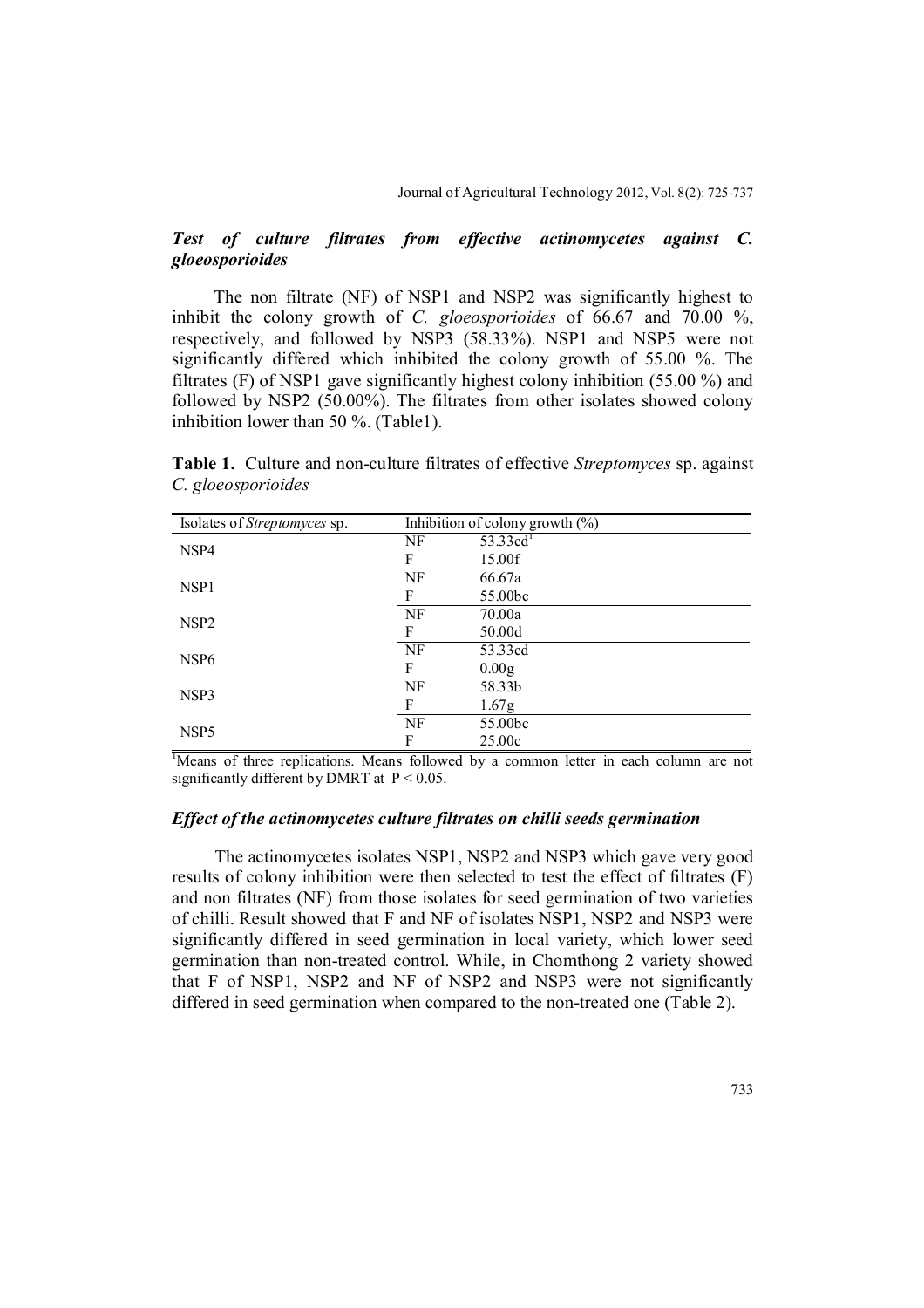| Treatments        | Isolates         | Chilli seed germination (%) |             |  |
|-------------------|------------------|-----------------------------|-------------|--|
|                   |                  | local variety               | Chomthong 2 |  |
| Distillated water |                  | 99.00a <sup>1</sup>         | 95.00abc    |  |
| <b>EPM</b>        |                  | 93.00b                      | 98.00a      |  |
|                   | NSP1             | 96.00ab                     | 97.00ab     |  |
| NF                | NSP2             | 95.00ab                     | 94.00abc    |  |
|                   | NSP3             | 97.00ab                     | 94.00abc    |  |
| F                 | NSP <sub>1</sub> | 97.00ab                     | 92.00bc     |  |
|                   | NSP2             | 99.00a                      | 91.00c      |  |
|                   | NSP3             | 98.00ab                     | 96.00ab     |  |

**Table 2.** Culture and non-culture filtrates of effective *Streptomyces* sp. affected to chilli seed germination for 12 hours

<sup>1</sup>Means of three replications. Means followed by a common letter in each column are not significantly different by DMRT at  $P < 0.05$ .

### *Effect of actinomycetes culture filtrates as biocontrol of chilli anthracnose*

The application of NF-NSP1 before inoculation of pathogen was significantly lowest number of anthracnose lesions and highest in disease reduction was 81.66 %, and followed by NF-NSP2, F-NSP1, F-NSP3, NF-NSP3 and F-NSP2, respectively. On the other hand, the application of NF-NSP1 after inoculation of pathogen was also significantly lowest number of anthracnose lesions and highest in disease reduction was 66.66 %, and followed by NF-NSP2, NF-NSP3, F-NSP1, F-NSP2 and F-NSP3, respectively when compared to the inoculated control (Table 3).

**Table 3.** Number of anthracnose lesions and disease reduction after application of actinomycete culture filtrate and non-filtrate for 10 days inoculation

| <b>Treatments</b> | applied before inoculated<br>pathogen |                   | applied after inoculated pathogen |                   |
|-------------------|---------------------------------------|-------------------|-----------------------------------|-------------------|
|                   | Lesion no.                            | Disease reduction | Lesion no.                        | Disease reduction |
| Pathogen          | 20.00 a <sup>T</sup>                  | 0.00 <sub>d</sub> | 20.00a                            | 0.00e             |
| NF-NSP1           | 3.67d                                 | 81.66 a           | 6.67e                             | 66.66 a           |
| NF-NSP2           | 7.67 cd                               | 61.66 ab          | 9.33 d                            | 53.33 b           |
| NF-NSP3           | $9.33$ bc                             | 53.33 bc          | 12.00c                            | 40.00c            |
| F-NSP1            | 8.00c                                 | 60.00 b           | 13.33 bc                          | 33.33 cd          |
| F-NSP2            | 13.00 <sub>b</sub>                    | 35.00c            | 14.00 <sub>bc</sub>               | 30.00 d           |
| F-NSP3            | $7.00 \text{ cd}$                     | $65.00$ ab        | 20.00a                            | 0.00e             |
| C.V.(%)           | 24.97                                 | 24.04             | 6.21                              | 13.24             |

<sup>1</sup>Means of three replications. Means followed by a common letter in each column are not significantly different by DMRT at  $P < 0.05$ .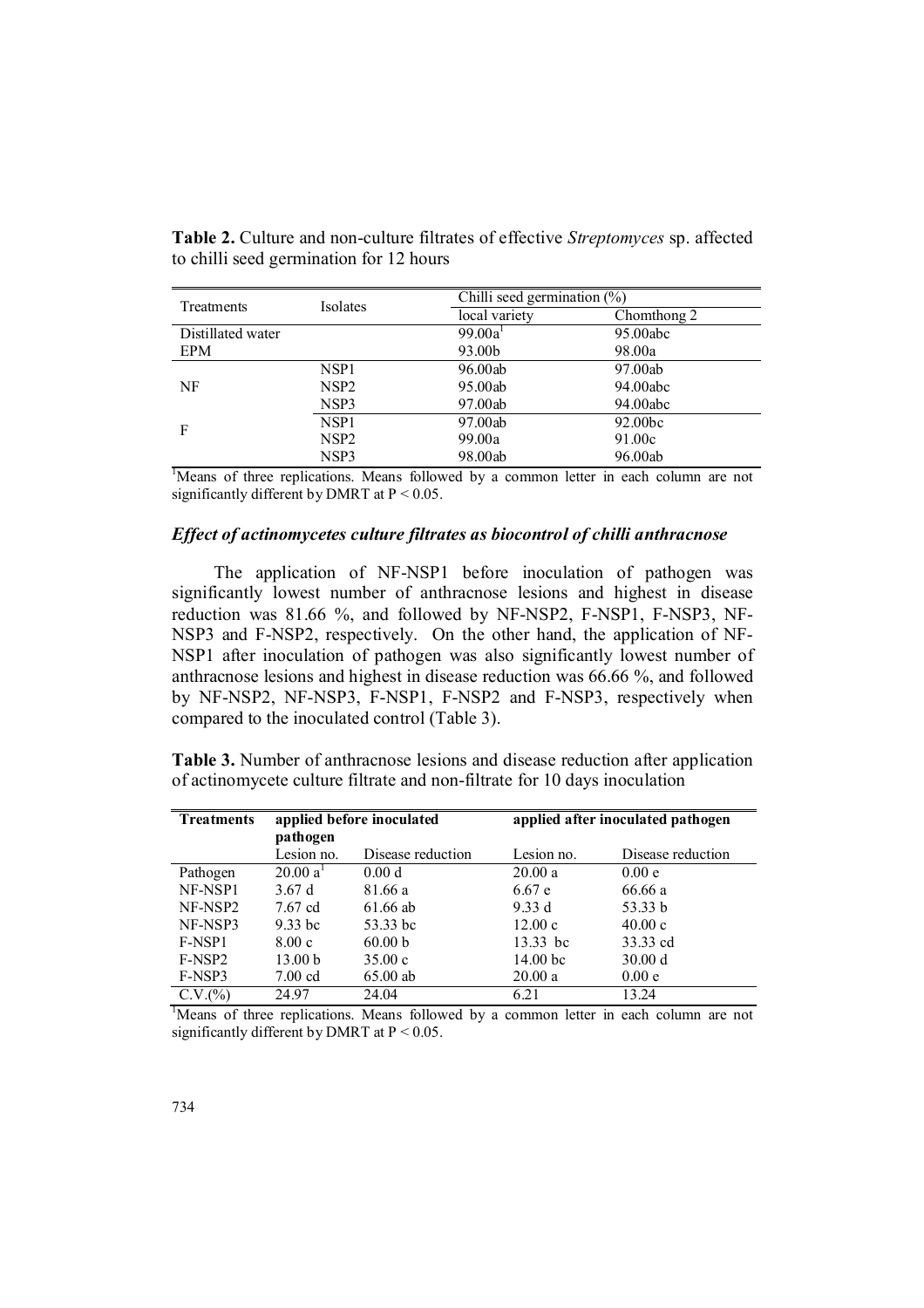#### **Discussion**

Six isolates of soil actinomycetes of NSP1, NSP2, NSP3, NSP4, NSP5 and NSP6 exhibited high antagonistic efficiency against *C. gloeosporioides* causing chilli anthracnose which were identified as *Streptomyces* based on morphological and chemotaxonomic of cell wall component (Becker *et al*., 1964; Lechevalier and Lechevalier, 1970; Cummins and Harris, 1985; Williams *et al*., 1989; Miyadoh, 1997) and 16S rDNA sequence (Kumar *et al*., 2007). With this, these isolates of *Streptomyces* were confirmed based on *LL*-A2pm isomer of DAP in cell wall component, on the contrary *meso*-A2pm isomer of DAP were found in rare actinomycetes which stated by Lechevalier and Lechevalier (1970).

However, those actinomycetes isolates were clearly separated from a clade that comparing 27 *Streptomyces* species and closely related to *Kitasatospora* species. Their similarity to nucleotide sequences of representatives showed 16S rDNA similarity to *Kitasatospora griseola* (Syn. *Streptomyces griseolosporeus*). These effective antagonistic actinomycetes are then identified as candidates to be a new *Streptomyces* spp.

The potential of antifungal activity of the soil actinomycetes culture as non-filtrate (NF) and filtrate (F) to inhibit growth of *C. gloeosporioides* showed that NF and F of isolates NSP1, NSP2 and NSP3 gave the highest per cent inhibition of colony growth and no adverse effect on seed germination of chlli. The inhibition of fungal colony of *C. gloeosporioides* in dual culture test in this experiment may be due to the presence of extracellular metabolites both hydrolytic enzyme and secondary antifungal compound might be produced by six isolates of *Streptomyces* (Prapagdee, 2008).

735 The application of NF-NSP1 before inoculation of *C. gloeosporioides* was significantly lowest number of anthracnose lesions of long cayenne chilli pepper (*C. annuum* var *acuminatum*) and highest in disease reduction was 81.66 %. In this study the non filtrates showed better inhibition than filtrates. The non filtrates are usually contained living cells of actinomycetes. Bibb (2005) and Prapagdee (2008) stated that the non filtrate of actinomycetes shown higher potent than filtrate treatment due to active actinomycetes cells remained in culture and may be produced antibiosis and secondary metabolites against the pathogen cells. In this study, the tested actinomycetes were cultured for 15 days to obtain filtrates and it showed efficacy to control chili anthracnose. Abyad *et al*. (1993) and Chang (2007) reported that degree of growth inhibition were decreased in association with incubation period of the fungal culture were increased (El-Abyad *et al*., 1993, Chang, 2007). It is suggested that further study would be concerned on incubation period of culture to get the highest potential filtrates to control the disease. It is recommended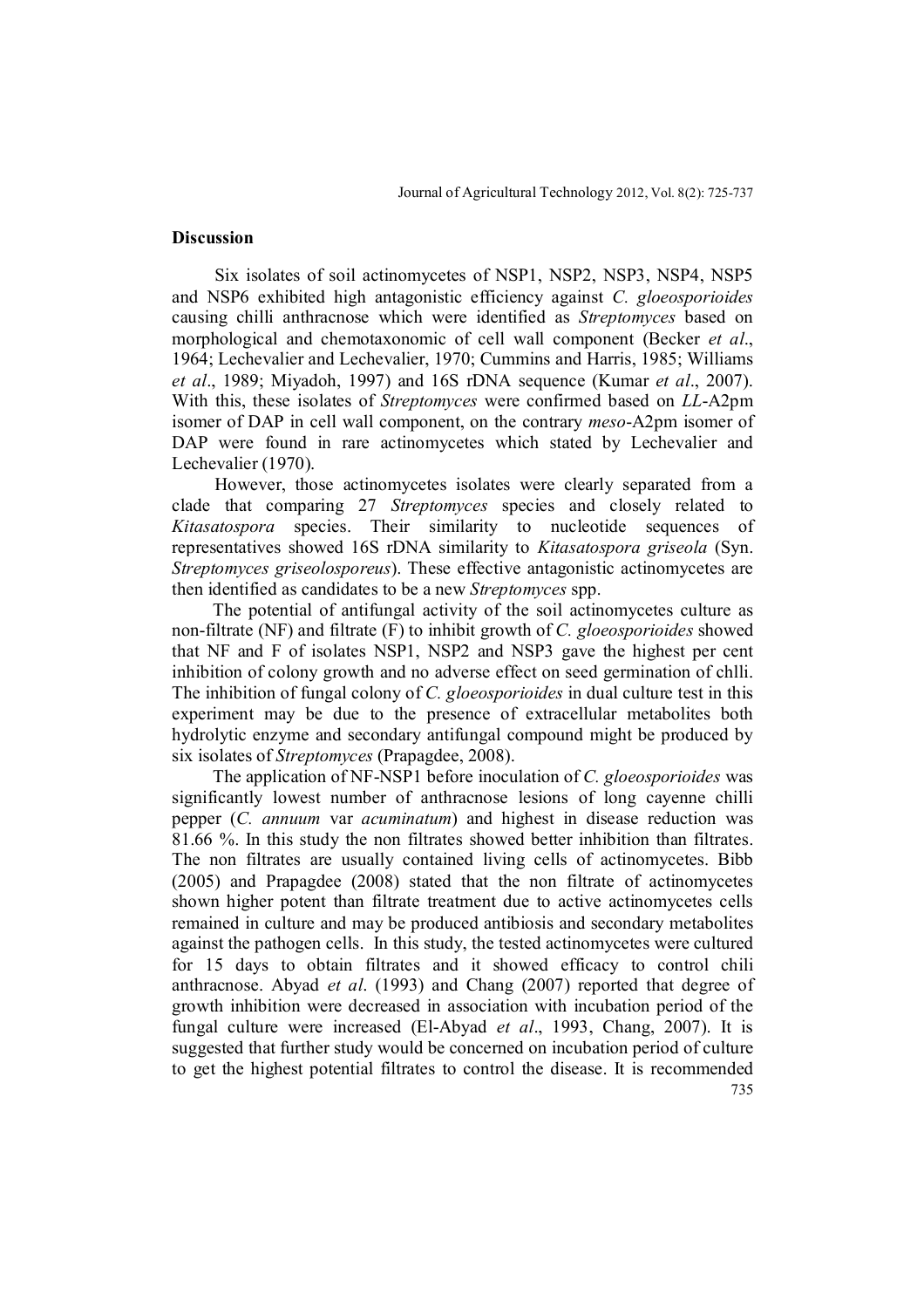that the six actinomycetes isolates from soil in this study are successfully candidates as potentially biological control agent against chilli anthracnose caused by *C. gloeosporioides*

#### **Acknowledgements**

This Research is partially supported by the Center of Excellence on Agricultural Biotechnology, Science and Technology Postgraduate Education and Research Development Office, Commission on Higher Education, Ministry of Education. (AG-BIO/PERDO-CHE) Bangkok, Thailand, 10900.

#### **References**

- Bibb, M.J. (2005). Regulation of secondary metabolism in streptomycetes. Curr Opin Microb. 8:208–215.
- Chang, W.T., Chen, Y.C. and Jao, C.L. (2007). Antifungal activity and enhancement of plant growth by *Bacillus cereus* grown on shellfish chitin wastes*.* Bioresour Technol. 98: 1224-1230.
- Cummins, C.S. and Harris, H. (1985). Studies on the cell-wall composition and taxonomy of actinomycetales and related groups. J Gen Microbio. 18: 173-189.
- El-abyad, M.S., El-sayad, M.A., El-shanshoury, A.R. and El-sabbagh, S.M. (1993). Towards the biological control of fungal and bacterial diseases of tomato using antagonistic *Streptomyces* spp. Plant Soil. 149: 185-195.
- El-tarabily, K.A. and Sivasithamparam, K. (2006). Non-streptomycete actinomycetes as biocontrol agents of soil-borne fungal plant pathogens and as plant growth promoters. Soil Biol Biochem. 38: 1505– 1520.
- El-tarabily, K.A., Soliman, M.H., Nassar, A.H., Al-hassani, H.A. Sivasithamparam, K. McKenna, F. and Hardyb, Hardy, G.E.ST.J. (2000). Biological control of *Sclerotinia minor* using a chitinolytic bacterium and actinomycetes. Plant Pathol. 49. 573-583.
- Gottlieb, D., Bhattacharyya, P.K., Anderson, H.W. and Carter, H.E. (1948). Some properties of an antibiotic obtained from a species of *Streptomyces*. J Bacteriol. 55: 409–417.
- Hamano, Y., Dairi, T., Yamamoto, M., Kuzuyama, T., Itoh, N., Seto, H. (2002). Growth-phase dependent expression of the mevalonate pathway in a terpenoid antibiotic-producing *Streptomyces* strain. Biosci Biotechnol Biochem. 66:808-819.
- Hasegawa, T., Takizawa, M. And Tanida, S. (1983). A rapid analysis for chemical grouping of aerobic actinomycetes. J Gen Appl Microbiol. 29: 319-322.
- Hsu, S.C. and Lockwood, J.L. (1975). Powdered chitin agar as a selective medium for enumeration of Actinomycetes in water and soil3. Appl Microbiol Biot. 29: 422-426.
- Kumar, Y., Aiemsum-ang, P., Ward, A.C. and Goodfellow, M. (2007). Diversity and geographical distribution of members of the *Streptomyces violaceusniger* 16S rRNA gene clade detected by clade-specific PCR primers. FEMS Microbiol Ecol. 62: 54–63.
- Lane, D.J. (1991). 16S/23S rRNA sequencing. *In*: Nucleic acid techniques in bacterial systematics. Stackebrandt, E. and Goodfellow, M., eds. John Wiley and Sons, New York, NY. 115-175.
- Lechevalier, M.P. and Lechevalier, H.A. (1970). Chemical composition as a criterion in the classification of aerobic actinomycetes. Int J Sys Bacteriol. 20: 435-443.
- Lokesha, N.M. and Benagi, V.L. (2007). Biocontrol management of pigeonpea dry root caused by *Macrophomina phaseolina*. Karnataka J Agric Sci. 20: 54-56.
- Mananahar, J.B. Hartman, G.L. and Wang, T.C. (1995). Anthracnose development on pepper fruits inoculated with *Colletotrichum gloeosporioides*. Plant Dis*.* 79, 1995, 380–383.
- Miyadoh, S., Hamada, M., Hotta, K., Kudo, T., Seino, A., Vobis, G. and Ypkpya, A. (1997). Atlas of Actinomycetes. The Society for Actinomycetes Japan. 233 p.